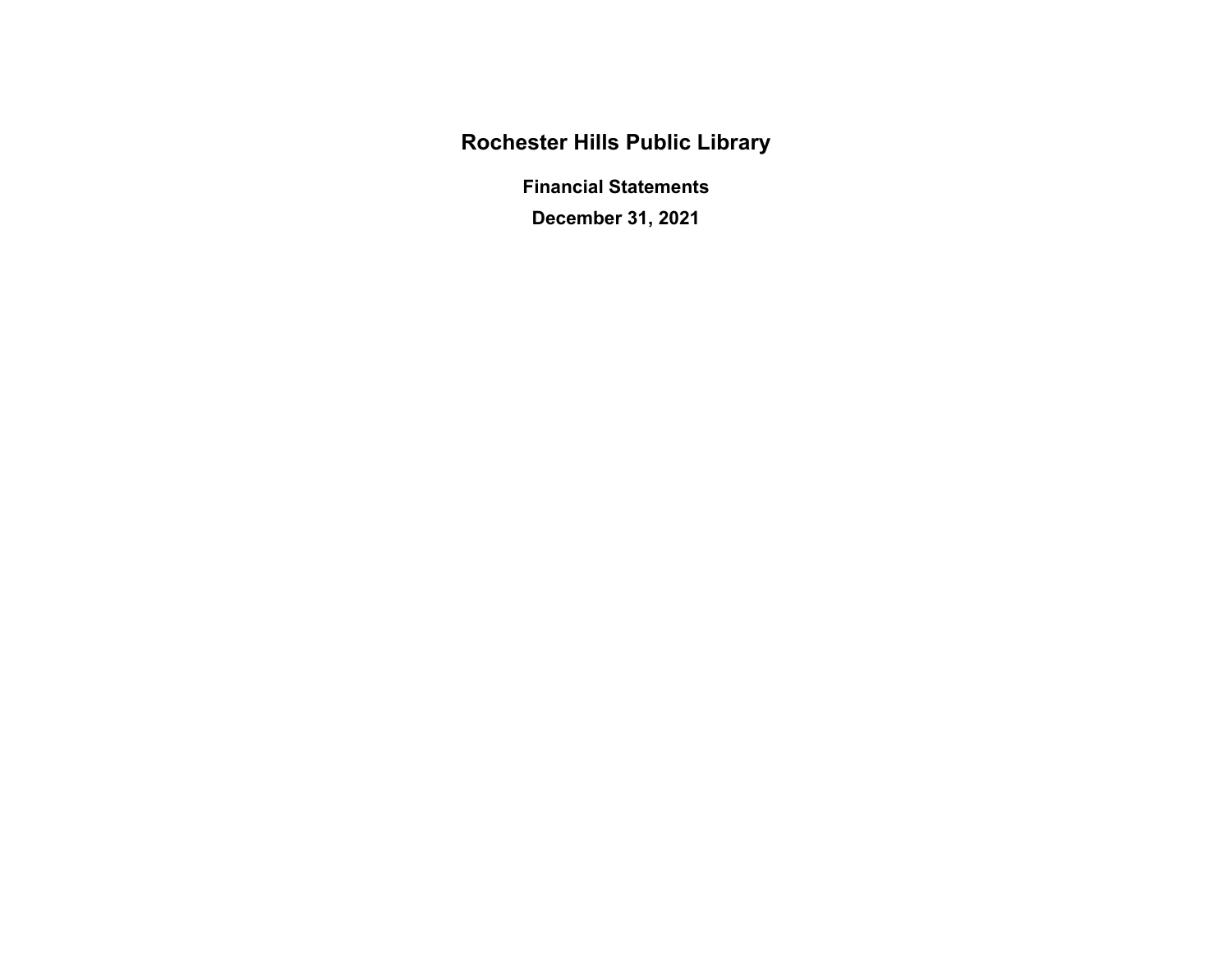# **Table of Contents**

| Section        |                                                                                                                                                           | Page               |
|----------------|-----------------------------------------------------------------------------------------------------------------------------------------------------------|--------------------|
|                | <b>List of Elected and Appointed Officials</b>                                                                                                            | $1 - 1$            |
| $\overline{2}$ | <b>Independent Auditors' Report</b>                                                                                                                       | $2 - 1$            |
| 3              | <b>Management's Discussion and Analysis</b>                                                                                                               | $3 - 1$            |
| 4              | <b>Basic Financial Statements</b>                                                                                                                         |                    |
|                | Governmental Fund Balance Sheet / Statement of Net Position<br>Statement of Revenues, Expenditures and Changes in Fund Balances / Statement of Activities | $4 - 1$<br>$4 - 2$ |
|                | Notes to the Financial Statements                                                                                                                         | $4 - 3$            |
| 5              | <b>Required Supplementary Information</b>                                                                                                                 |                    |
|                | <b>Budgetary Comparison Schedule - General Fund</b>                                                                                                       | $5 - 1$            |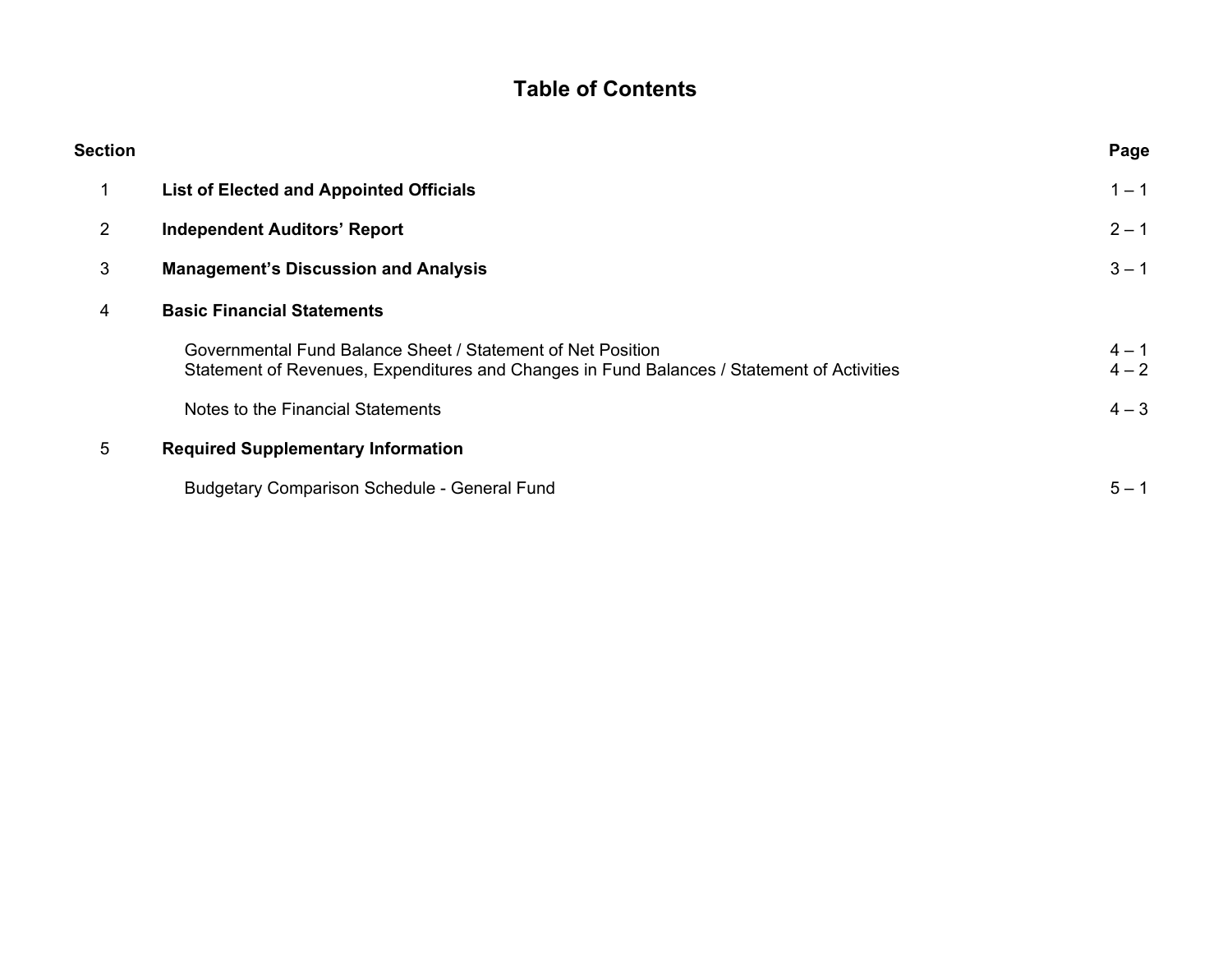## **Rochester Hills Public Library List of Elected and Appointed Officials December 31, 2021**

# **Board of Trustees**

| Robert Bonam             | President        |
|--------------------------|------------------|
| Madge Lawson             | Vice-President   |
| Anne Kucher              | Secretary        |
| <b>Gregg Christenson</b> | <b>Treasurer</b> |
| <b>Charles Stouffer</b>  | Trustee          |
| Suba Subbarao            | <b>Trustee</b>   |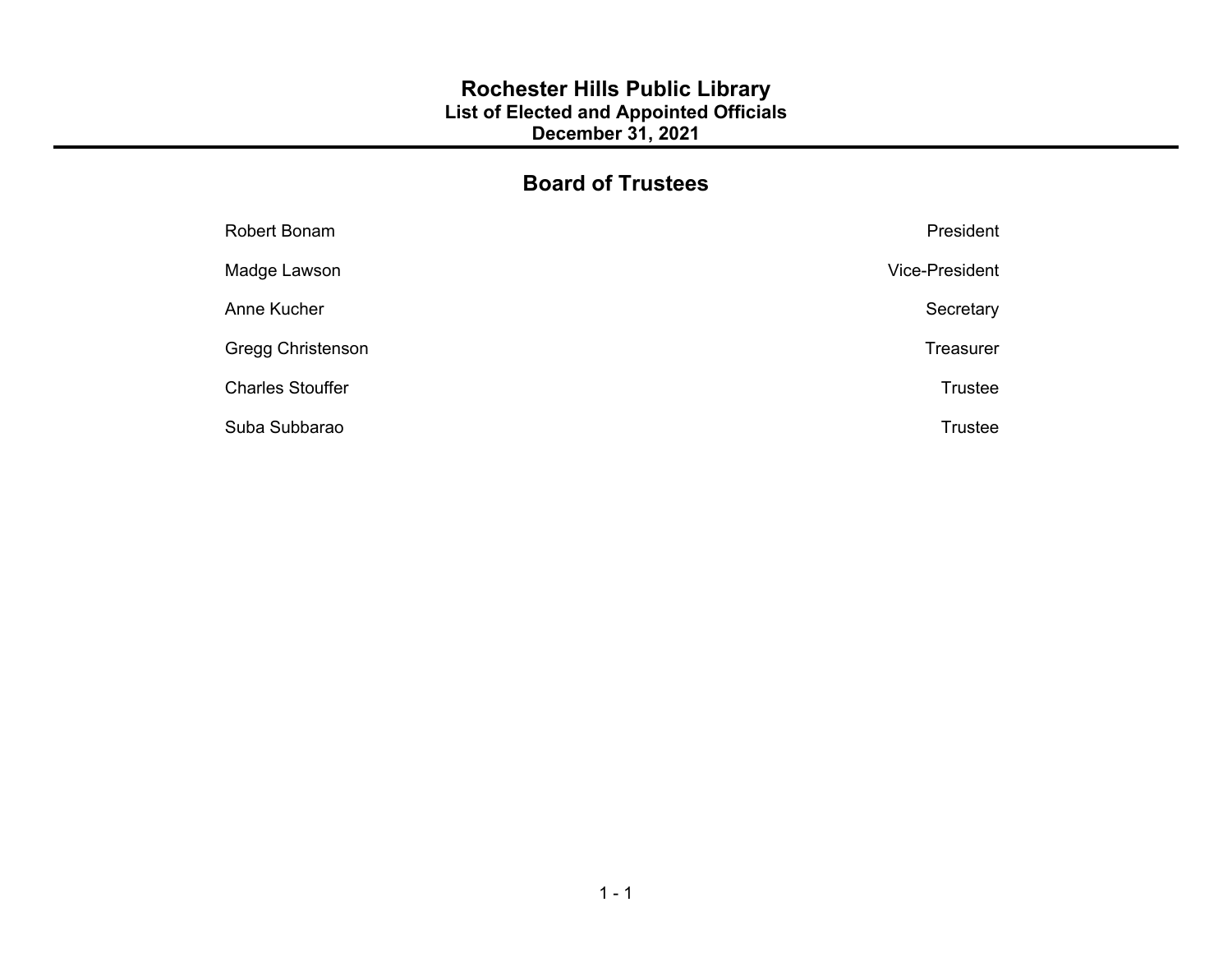

800.968.0010 | yeoandyeo.com

# **Independent Auditors' Report**

Board of Trustees and Management Rochester Hills Public Library Rochester, Michigan

#### **Report on the Audit of the Financial Statements**

#### **Opinions**

We have audited the financial statements of the governmental activities and the major fund of the Rochester Hills Public Library, as of and for the year ended December 31, 2021, and the related notes to the financial statements, which collectively comprise the Library's basic financial statements as listed in the table of contents.

In our opinion, based on our audit, the accompanying financial statements referred to above present fairly, in all material respects, the respective financial position of the governmental activities and the major fund of the Rochester Hills Public Library as of December 31, 2021, and the respective changes in financial position thereof for the year then ended in accordance with accounting principles generally accepted in the United States of America.

#### **Basis for Opinions**

We conducted our audit in accordance with auditing standards generally accepted in the United States of America. Our responsibilities under those standards are further described in the Auditor's Responsibilities for the Audit of the Financial Statements section of our report. We are required to be independent of the Rochester Hills Public Library, and to meet our other ethical responsibilities, in accordance with the relevant ethical requirements relating to our audit. We believe that the audit evidence we have obtained is sufficient and appropriate to provide a basis for our audit opinions.

#### **Responsibilities of Management for the Financial Statements**

Management is responsible for the preparation and fair presentation of the financial statements in accordance with accounting principles generally accepted in the United States of America, and for the design, implementation, and maintenance of internal control relevant to the preparation and fair presentation of financial statements that are free from material misstatement, whether due to fraud or error.

In preparing the financial statements, management is required to evaluate whether there are conditions or events, considered in the aggregate, that raise substantial doubt about the Rochester Hills Public Library's ability to continue as a going concern for twelve months beyond the financial statement date, including any currently known information that may raise substantial doubt shortly thereafter.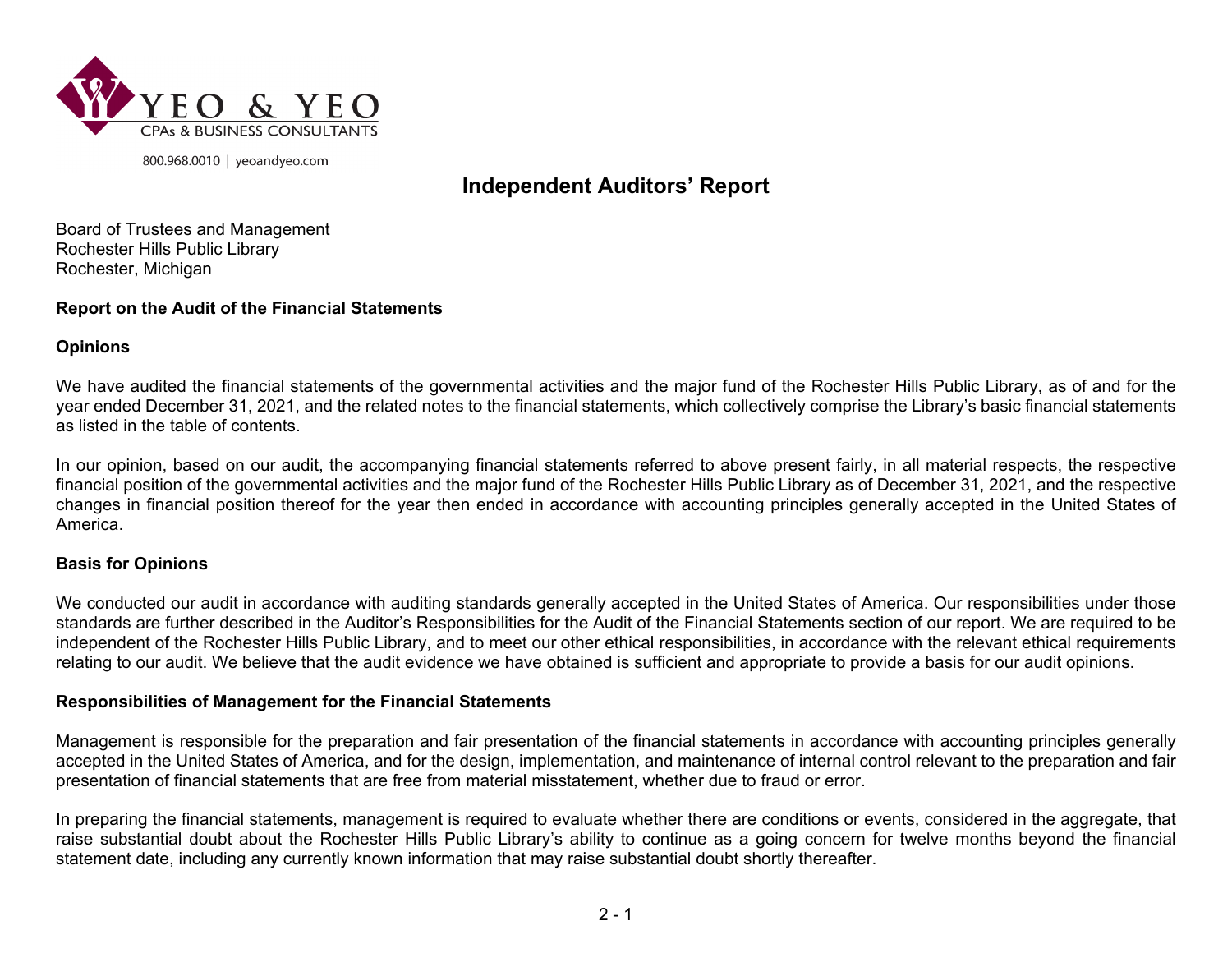## **Auditors' Responsibilities for the Audit of the Financial Statements**

Our objectives are to obtain reasonable assurance about whether the financial statements as a whole are free from material misstatement, whether due to fraud or error, and to issue an auditor's report that includes our opinions. Reasonable assurance is a high level of assurance but is not absolute assurance and therefore is not a guarantee that an audit conducted in accordance with generally accepted auditing standards will always detect a material misstatement when it exists. The risk of not detecting a material misstatement resulting from fraud is higher than for one resulting from error, as fraud may involve collusion, forgery, intentional omissions, misrepresentations, or the override of internal control. Misstatements are considered material if there is a substantial likelihood that, individually or in the aggregate, they would influence the judgment made by a reasonable user based on the financial statements.

In performing an audit in accordance with generally accepted auditing standards, we:

- Exercise professional judgment and maintain professional skepticism throughout the audit.
- Identify and assess the risks of material misstatement of the financial statements, whether due to fraud or error, and design and perform audit procedures responsive to those risks. Such procedures include examining, on a test basis, evidence regarding the amounts and disclosures in the financial statements.
- Obtain an understanding of internal control relevant to the audit in order to design audit procedures that are appropriate in the circumstances, but not for the purpose of expressing an opinion on the effectiveness the Rochester Hills Public Library's internal control. Accordingly, no such opinion is expressed.
- Evaluate the appropriateness of accounting policies used and the reasonableness of significant accounting estimates made by management, as well as evaluate the overall presentation of the financial statements.
- Conclude whether, in our judgment, there are conditions or events, considered in the aggregate, that raise substantial doubt about the Rochester Hills Public Library's ability to continue as a going concern for a reasonable period of time.

We are required to communicate with those charged with governance regarding, among other matters, the planned scope and timing of the audit, significant audit findings, and certain internal control-related matters that we identified during the audit.

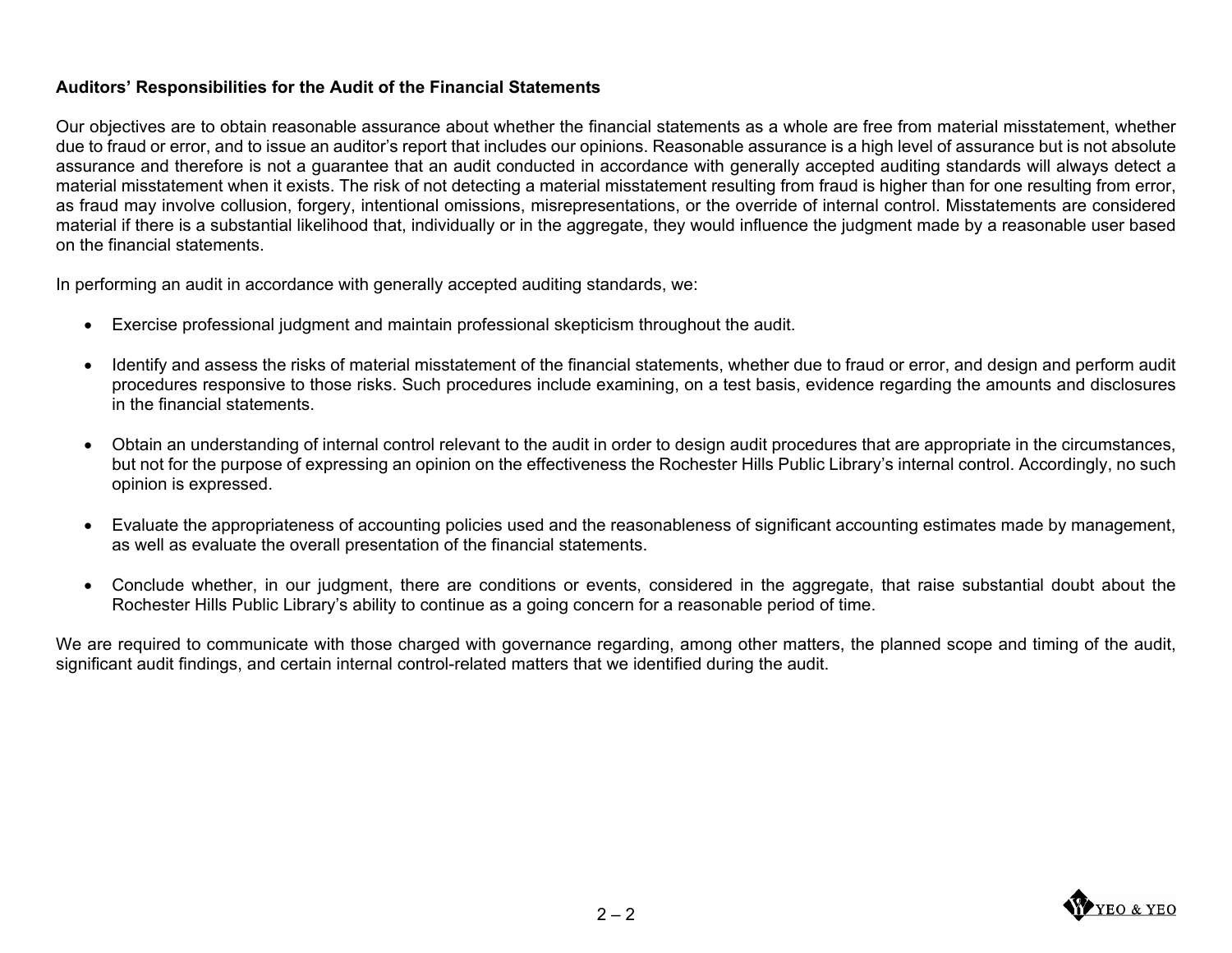#### **Required Supplementary Information**

Accounting principles generally accepted in the United States of America require that the management's discussion and analysis and budgetary comparison information, as identified in the table of contents, be presented to supplement the basic financial statements. Such information is the responsibility of management and, although not a part of the basic financial statements, is required by the Governmental Accounting Standards Board who considers it to be an essential part of financial reporting for placing the basic financial statements in an appropriate operational, economic, or historical context. We have applied certain limited procedures to the required supplementary information in accordance with auditing standards generally accepted in the United States of America, which consisted of inquiries of management about the methods of preparing the information and comparing the information for consistency with management's responses to our inquiries, the basic financial statements, and other knowledge we obtained during our audit of the basic financial statements. We do not express an opinion or provide any assurance on the information because the limited procedures do not provide us with sufficient evidence to express an opinion or provide any assurance.

yer & yer, P.C.

Auburn Hills, MI April 26, 2022

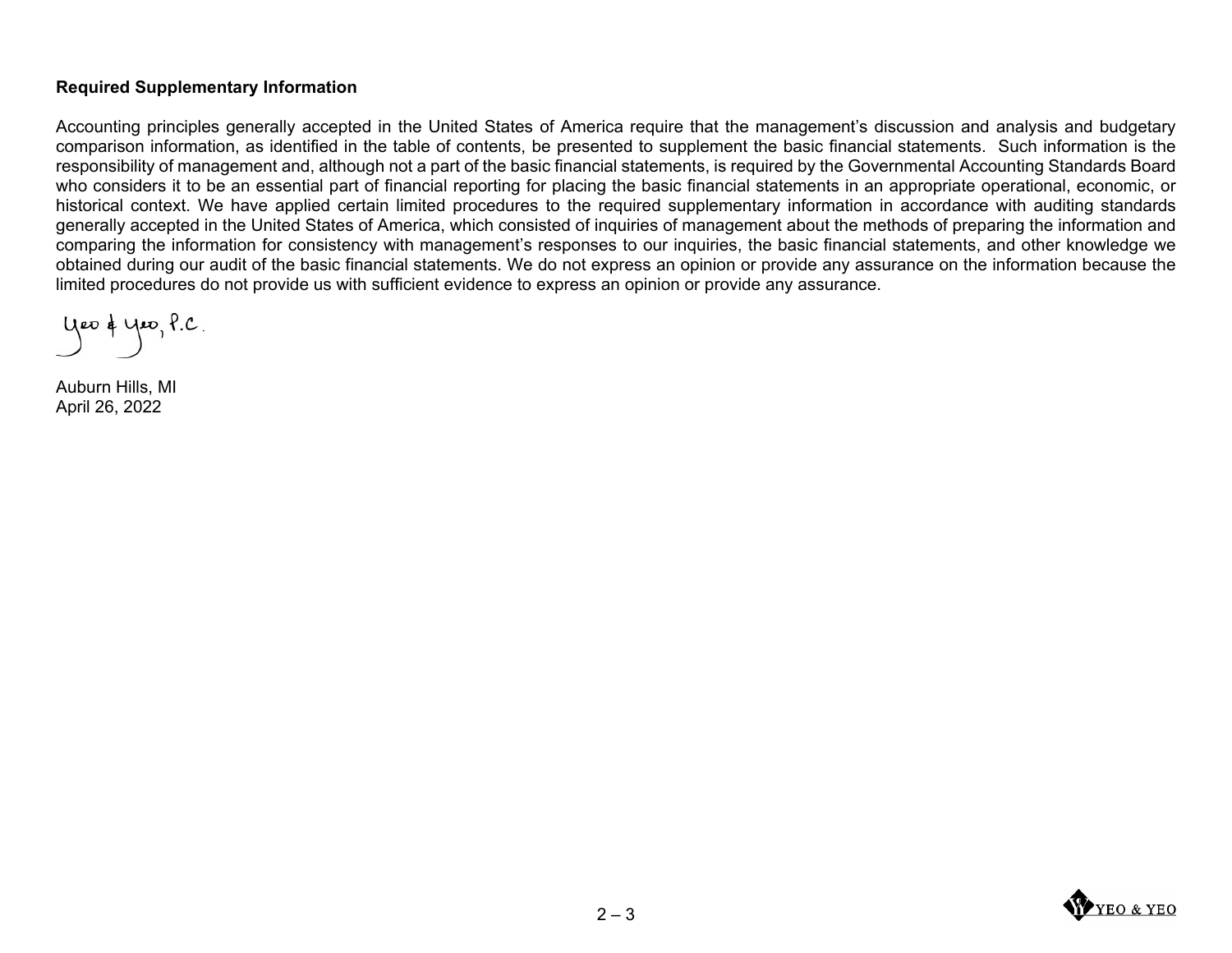Our discussion and analysis of the Rochester Hills Public Library's (Library) financial performance provides an overview of the Library's financial activities for the year ended December 31, 2021 and should be read in conjunction with the Library's basic financial statements.

#### **Reporting Entity**

Rochester Hills Public Library was formed under Public Act 164 of 1877. The Library functions as a separate financial reporting entity from the City of Rochester Hills and is governed by a six-member Board of Trustees. The library provides various services to the residents of Rochester, Rochester Hills, and Oakland Township.

#### **Using the Annual Report**

The annual report consists of financial statements presenting both a fund-based view and a government-wide view of the Library.

The general fund columns present a short-term view; they tell us how the taxpayers' resources were spent during the year, as well as how much is available for future spending. The general fund modified accrual basis financial statements provide detailed information about the Library's current financial resources. This information is important as it shows the stewardship of the Library's annual property tax, service contract, and other revenue.

The government-wide columns provide information about the activities of the Library as a whole and present a longer-term view of the Library's finances. This longer-term view uses the accrual basis of accounting so that it can measure the true cost of providing services during the current year, and whether the taxpayers have funded the full cost of providing the Library services. The Library's full accrual basis financial statements present information about the Library's total economic resources, including long-lived assets and long-term obligations. This information is important as it recognizes the long-term ramification of decisions made by the Library on an ongoing basis.

#### **Financial Highlights**

The following table shows the current year's net position compared to the prior year:

#### **Condensed Statement of Net Position**

|                                               | December 31 |                |    |            |
|-----------------------------------------------|-------------|----------------|----|------------|
|                                               |             | 2020           |    |            |
| Assets:                                       |             |                |    |            |
| Cash and investments                          | \$          | $2,389,017$ \$ |    | 2,870,876  |
| Taxes receivable and other assets             |             | 2,949,366      |    | 1,751,601  |
| Capital assets                                |             | 9,971,452      |    | 10,342,183 |
| <b>Total assets</b>                           |             | 15,309,835     |    | 14,964,660 |
| Liabilities:                                  |             |                |    |            |
| Accounts payable and accrued liabilities      |             | 113,091        |    | 62,739     |
| Unearned revenue                              |             |                |    | 466,862    |
| Accumulated employee benefits                 |             | 174,747        |    | 178,488    |
| <b>Total liabilities</b>                      |             | 287,838        |    | 708,089    |
| Deferred inflow of resources:                 |             |                |    |            |
| Property taxes levied for a subsequent period |             | 3,385,121      |    | 2,833,500  |
| Net position:                                 |             |                |    |            |
| Invested in capital assets                    |             | 9,971,452      |    | 10,342,183 |
| Restricted                                    |             | 7,819          |    | 8,204      |
| Unrestricted                                  |             | 1,657,605      |    | 1,072,684  |
| Total net position                            | \$          | 11,636,876     | \$ | 11,423,071 |

Taxes receivable related to the 2021 tax levy, which will be recorded as revenue during 2022.

Unearned revenue relates to service contract revenues received, but not earned as of December 31, 2021.

Total net position increased by approximately \$214,000 during the year ended December 31, 2021, or approximately 1.9%, primarily as a result of increased property taxes levied and decreases in expenditures. Also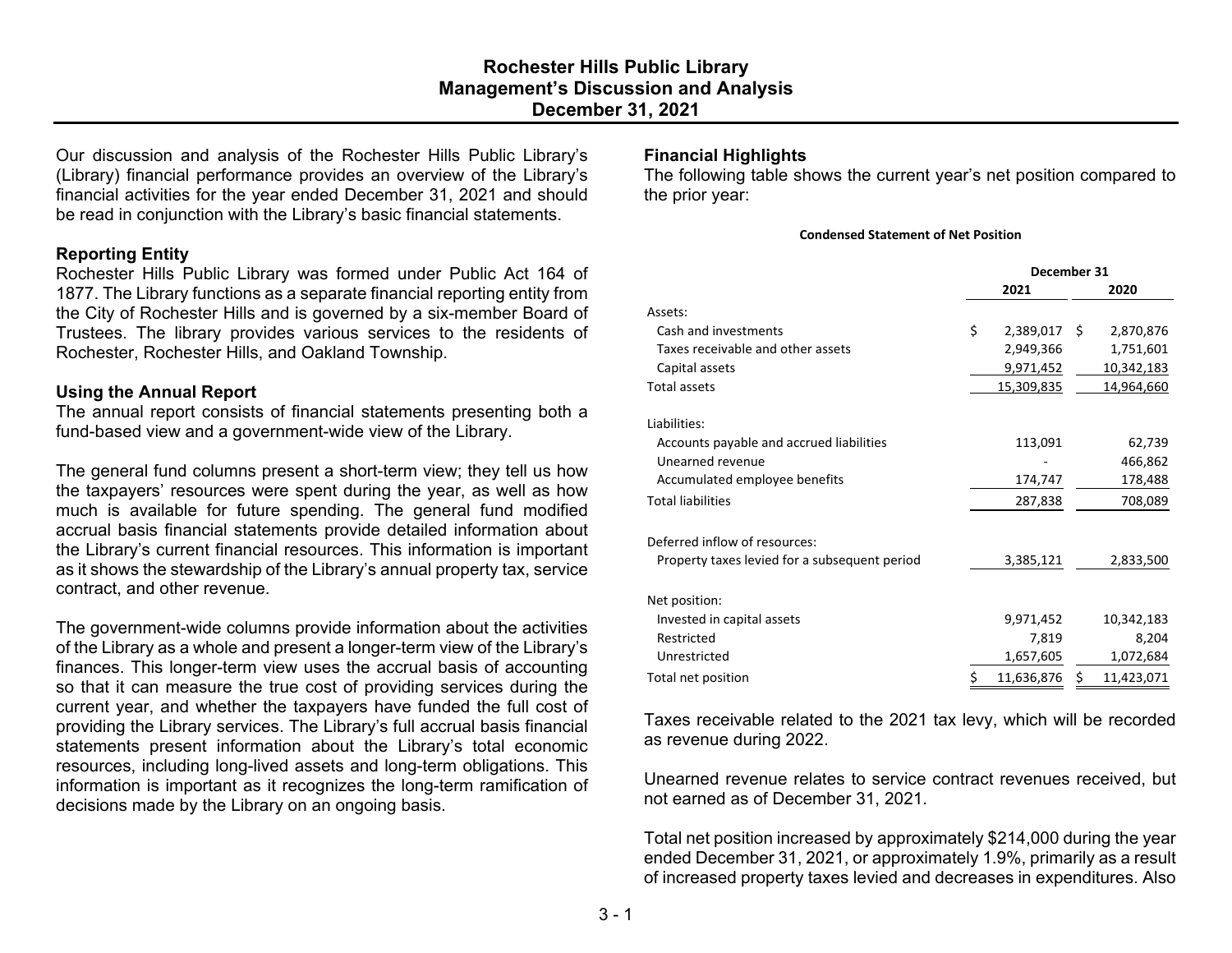the unearned revenues from the prior year were earned and recognized in the current year which decreased total liabilities. In addition, depreciation on capital assets continued to exceed additions to capital assets during the year.

The following table shows the current year's changes in the net position compared to the prior year:

#### **Condensed Statement of Activities**

|                                                   | December 31 |                |  |            |
|---------------------------------------------------|-------------|----------------|--|------------|
|                                                   | 2021        |                |  | 2020       |
| Revenues:                                         |             |                |  |            |
| Property taxes and service contracts              | \$          | $4,262,981$ \$ |  | 4,138,075  |
| Other revenues                                    |             | 671,385        |  | 896,289    |
| <b>Total revenues</b>                             |             | 4,934,366      |  | 5,034,364  |
| Expenses:                                         |             |                |  |            |
| Personnel, professional, and contractual services |             | 2,781,087      |  | 2,960,091  |
| Other expenses                                    |             | 746,718        |  | 580,402    |
| Depreciation                                      |             | 1,192,756      |  | 1,163,143  |
| Total expenses                                    |             | 4,720,561      |  | 4,703,636  |
| Change in net position                            |             | 213,805        |  | 330,728    |
| Net position:                                     |             |                |  |            |
| Net position at beginning of year                 |             | 11,423,071     |  | 11,092,343 |
| Net position at end of year                       |             | 11,636,876     |  | 11,423,071 |

The Library's total revenue decreased by approximately \$100,000 during the current year, or approximately 2.0% primarily as a result of a decrease in other revenues received during the year which are dependent on services and fees. Total expenses increased by approximately \$17,000 during the current year, or less than 1%.The Library saw reductions in staffing and hours worked during the fiscal year, as well as reductions in other expenses due to COVID-19 restrictions imposed by the State of Michigan.

#### **Fund Financial Statements**

The Library has one fund, the general fund, which accounts for all of the day-to-day operations and any capital and maintenance activities.

Operations of the general fund are financed by revenue from local property taxes, service contracts, fines and fees, state aid, and other resources.

The most significant expenditures of the general fund are personnel and related expenditures, library materials and programs, and capital outlay and maintenance expenditures.

#### **Budgetary Highlights**

Property taxes and service contracts, combined, came in over the amended budget (a favorable variance) by approximately \$4,300. Total revenue from all sources was over the amended budget (a favorable variance) by approximately \$106,000.

Total expenditures were under the final budget (a favorable variance) by approximately \$475,000, related to various categories of expenditures. Therefore, the change in fund balance was favorable compared to the amended amount budgeted by approximately \$581,000. The original budget was amended during the year.

#### **Capital Asset and Debt Administration**

During 2021, the Library accumulated additions to capital assets in the amount of approximately \$822,000 primarily for collection materials, and other upgrades. It is the Library's intent to fund maintenance and capital activities without issuing debt.

#### **Economic Factors and Next Year's Budget**

The tax base of southeastern Michigan generally is experiencing growth. It is estimated that property tax revenue for 2022 will increase compared to the 2021 fiscal year. Considering that property taxes and service contracts made up approximately 86% of the Library's revenue, this continues to impact the Library.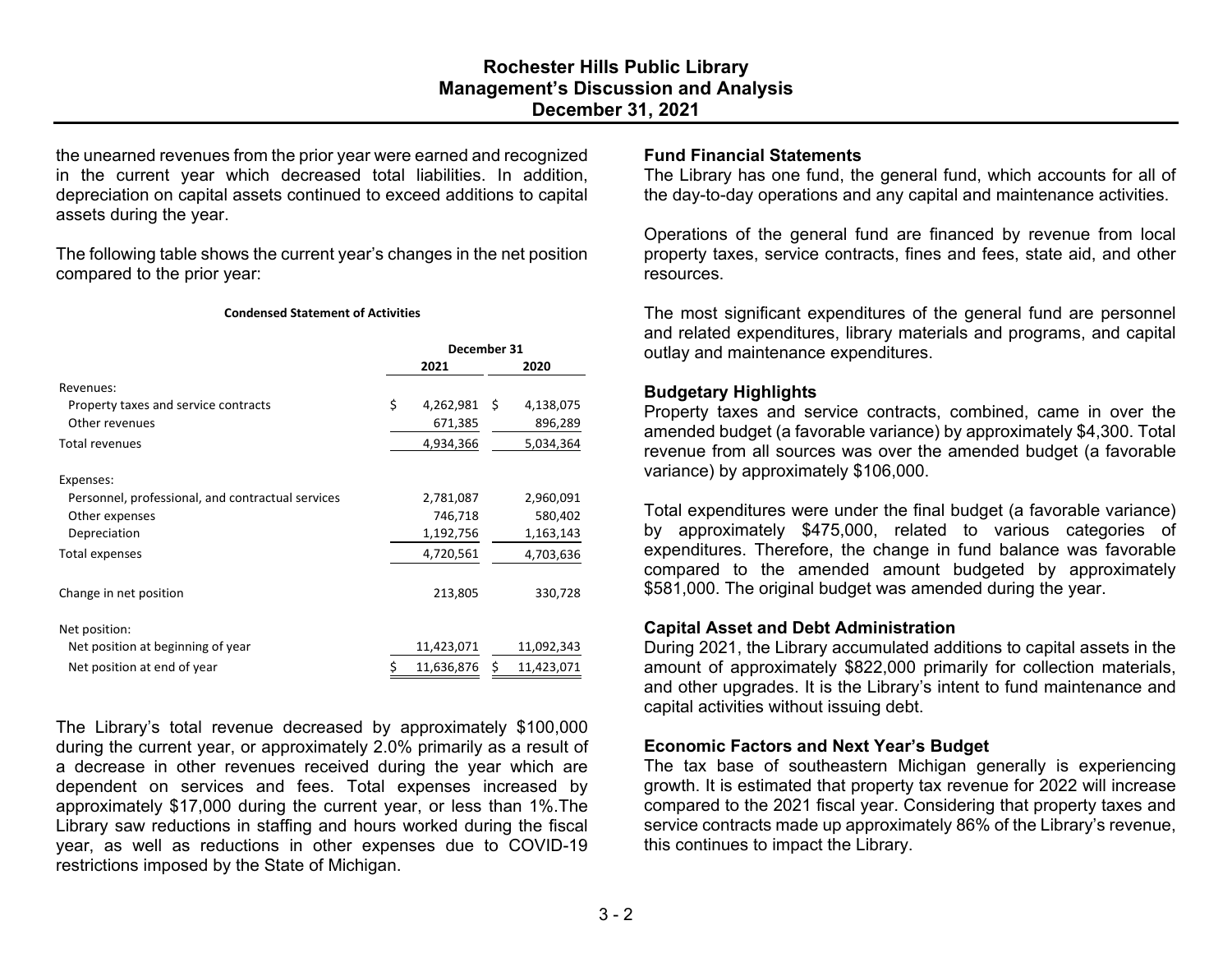The COVID-19 pandemic began in March 2020 in the United States. The virus continued to spread throughout the state, as well as the world in the remainder of the 2020 year and it is still prevalent in 2022. The pandemic has caused and will likely continue to cause reductions to inperson services offered at the Library location. The reduction on inperson services affects certain revenue streams and expenditures.

The Library continues to monitor and control expenditures, as well as seek out additional revenue sources (grants and other), if appropriate. The Library will continue to monitor and evaluate its financial position and make adjustments to operations and the budget as needed.

#### **Contacting the Library's Management**

This financial report is intended to provide our citizens, taxpayers, patrons, and donors with a general overview of the Library's finances and to show the Library's accountability for the public's resources. If there are any questions about this report or additional information is needed, please contact the Library Director at 500 Olde Towne Road, Rochester, Michigan 48307, or visit the Library's website at www.rhpl.org.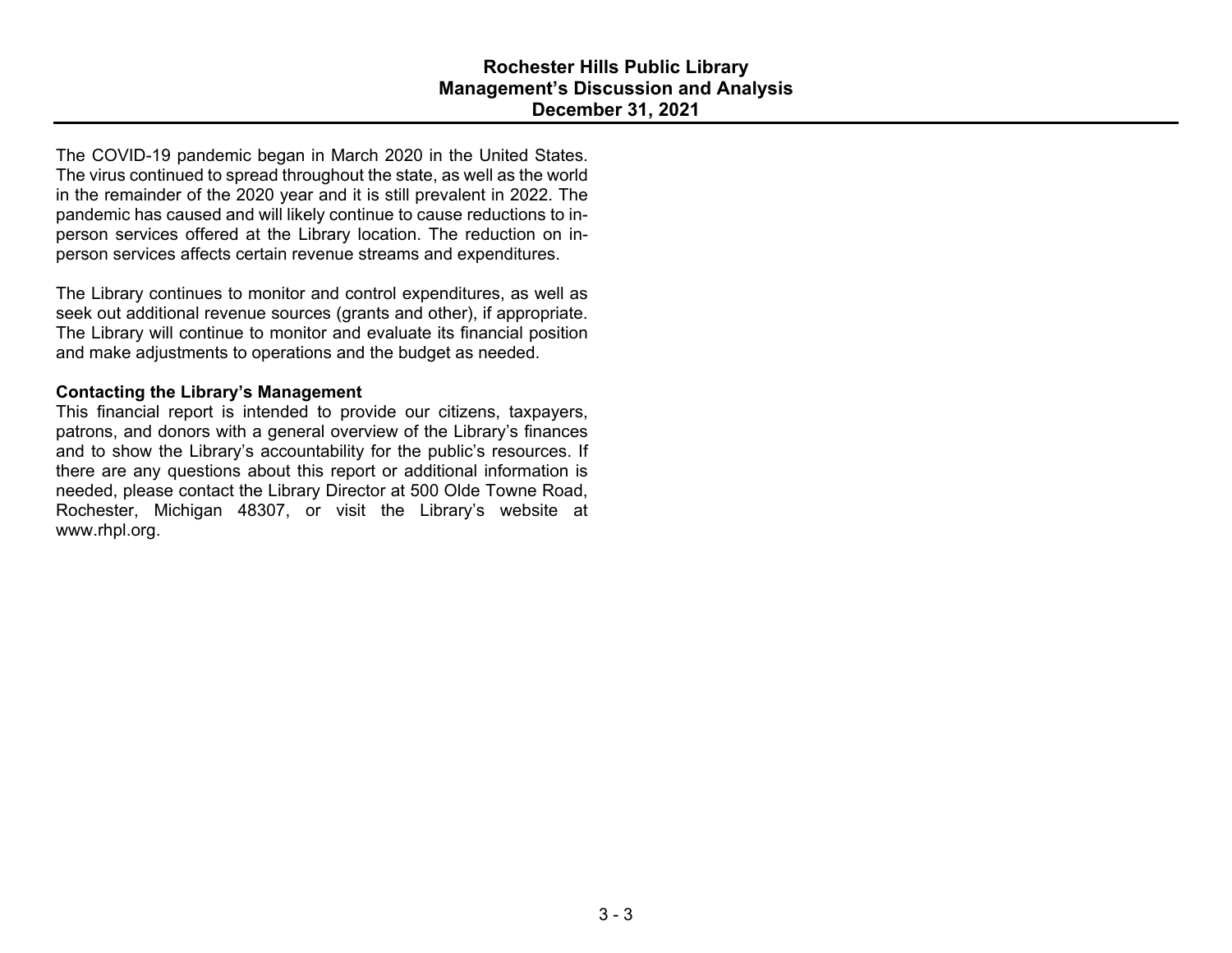## **December 31, 2021 Governmental Funds Balance Sheet / Statement of Net Position Rochester Hills Public Library**

|                                                                                    | <b>General Fund</b><br>Modified<br><b>Accrual Basis</b> |           | Adjustments |           | Statement of<br><b>Net Position</b> |  |
|------------------------------------------------------------------------------------|---------------------------------------------------------|-----------|-------------|-----------|-------------------------------------|--|
| <b>Assets</b>                                                                      |                                                         |           |             |           |                                     |  |
| Cash and cash equivalents                                                          | \$                                                      | 1,785,508 | \$          |           | \$<br>1,785,508                     |  |
| Investments                                                                        |                                                         | 603,509   |             |           | 603,509                             |  |
| Taxes receivable                                                                   |                                                         | 2,902,800 |             |           | 2,902,800                           |  |
| Prepaid items                                                                      |                                                         | 46,566    |             |           | 46,566                              |  |
| Capital assets not being depreciated                                               |                                                         |           |             | 3,064,297 | 3,064,297                           |  |
| Capital assets, net of accumulated depreciation                                    |                                                         |           |             | 6,907,155 | 6,907,155                           |  |
| <b>Total assets</b>                                                                | \$                                                      | 5,338,383 | \$          | 9,971,452 | \$<br>15,309,835                    |  |
| <b>Liabilities</b>                                                                 |                                                         |           |             |           |                                     |  |
| Accounts payable                                                                   | \$                                                      | 71,104    | $^{\circ}$  |           | \$<br>71,104                        |  |
| Accrued and other liabilities                                                      |                                                         | 41,987    |             |           | 41,987                              |  |
| Accumulated employee benefits, due within one year                                 |                                                         |           |             | 25,248    | 25,248                              |  |
| Accumulated employee benefits, due in more than one year                           |                                                         |           |             | 149,499   | 149,499                             |  |
| <b>Total liabilities</b>                                                           |                                                         | 113,091   |             | 174,747   | 287,838                             |  |
| <b>Deferred Inflows of Resources</b>                                               |                                                         |           |             |           |                                     |  |
| Property taxes levied for a subsequent period                                      |                                                         | 3,385,121 |             |           | 3,385,121                           |  |
| <b>Fund Balances and Net Position</b>                                              |                                                         |           |             |           |                                     |  |
| Net investment in capital assets                                                   |                                                         |           |             | 9,971,452 | 9,971,452                           |  |
| Non-spendable for prepaid items                                                    |                                                         | 46,566    |             | (46, 566) |                                     |  |
| Restricted for donor-restricted purposes                                           |                                                         | 7,819     |             |           | 7,819                               |  |
| Unassigned                                                                         |                                                         | 1,785,786 |             | (128,181) | 1,657,605                           |  |
| Total fund balances / net position                                                 |                                                         | 1,840,171 |             | 9,796,705 | 11,636,876                          |  |
| Total liabilities, deferred inflows of resources, and fund balances / net position | \$                                                      | 5,338,383 | \$          | 9,971,452 | \$<br>15,309,835                    |  |

See Accompanying Notes to the Financial Statements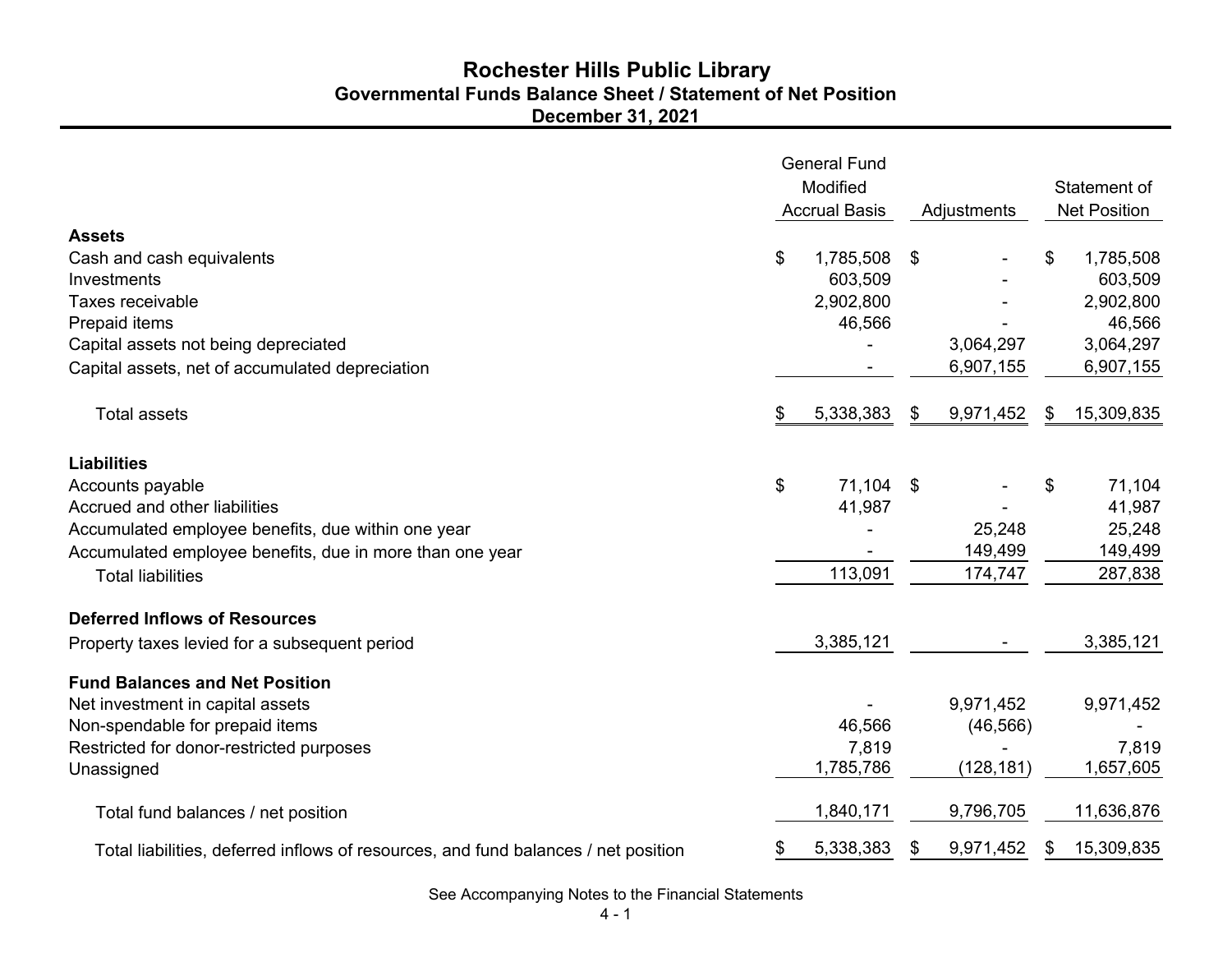# **Statement of Revenues, Expenditures and Changes in Fund Balances / Statement of Activities Rochester Hills Public Library**

**For the Year Ended December 31, 2021**

|                                                   | <b>General Fund</b><br>Modified<br><b>Accrual Basis</b> | Adjustments |    | Statement of<br><b>Activities</b> |                  |
|---------------------------------------------------|---------------------------------------------------------|-------------|----|-----------------------------------|------------------|
| <b>Revenues</b>                                   |                                                         |             |    |                                   |                  |
| Property taxes                                    | \$                                                      | 2,867,807   | \$ |                                   | \$<br>2,867,807  |
| Charges for services                              |                                                         | 1,395,174   |    |                                   | 1,395,174        |
| <b>Penal fines</b>                                |                                                         | 177,430     |    |                                   | 177,430          |
| Fines and fees                                    |                                                         | 54,872      |    |                                   | 54,872           |
| Intergovernmental revenue - county                |                                                         | 154,021     |    |                                   | 154,021          |
| State aid                                         |                                                         | 128,224     |    |                                   | 128,224          |
| Grants                                            |                                                         | 5,000       |    |                                   | 5,000            |
| Investment income (loss)                          |                                                         | (7, 350)    |    |                                   | (7, 350)         |
| Gifts                                             |                                                         | 154,675     |    |                                   | 154,675          |
| Other revenue                                     |                                                         | 4,513       |    |                                   | 4,513            |
| <b>Total revenues</b>                             |                                                         | 4,934,366   |    |                                   | 4,934,366        |
| <b>Expenditures</b>                               |                                                         |             |    |                                   |                  |
| Personnel                                         |                                                         | 2,784,828   |    | (3,741)                           | 2,781,087        |
| Library materials                                 |                                                         | 711,295     |    | (711, 295)                        |                  |
| Facilities and equipment                          |                                                         | 621,867     |    | (110, 730)                        | 511,137          |
| Professional and contractual services             |                                                         | 65,310      |    |                                   | 65,310           |
| Library programs                                  |                                                         | 26,957      |    |                                   | 26,957           |
| Other operating expenditures                      |                                                         | 143,314     |    |                                   | 143,314          |
| Depreciation                                      |                                                         |             |    | 1,192,756                         | 1,192,756        |
| <b>Total expenditures</b>                         |                                                         | 4,353,571   |    | 366,990                           | 4,720,561        |
| Excess (deficiency) of revenues over expenditures |                                                         | 580,795     |    | (366,990)                         | 213,805          |
| Fund balance / net position - beginning of year   |                                                         | 1,259,376   |    | 10,163,695                        | 11,423,071       |
| Fund balance / net position - end of year         | \$                                                      | 1,840,171   | \$ | 9,796,705                         | \$<br>11,636,876 |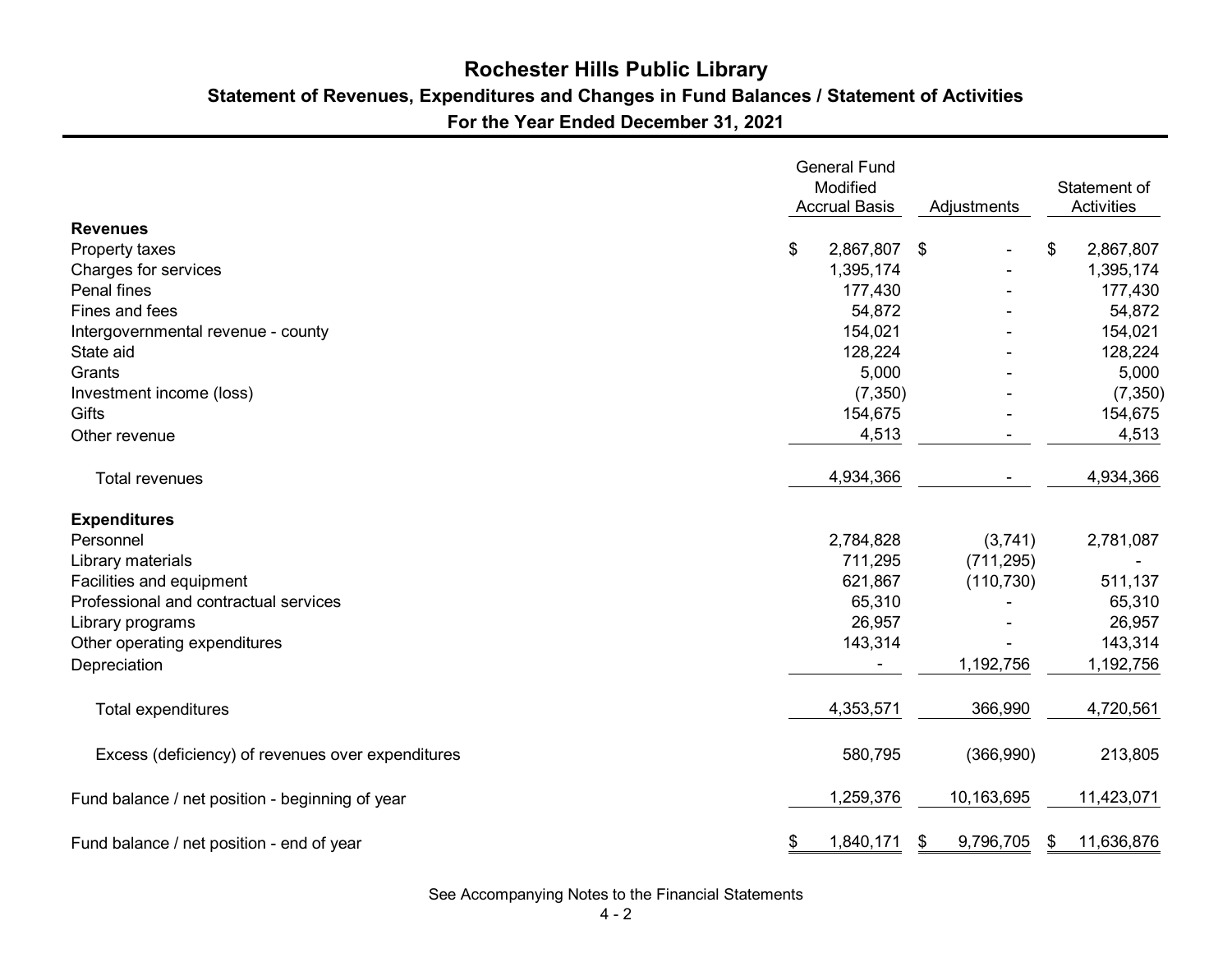#### **Note 1 - Summary of Significant Accounting Policies**

#### **Reporting entity**

The Rochester Hills Public Library was formed under Public Act 164 of 1877. The Library functions as a separate financial operating entity from the City of Rochester Hills and is governed by a six member Board of Trustees. The Library provides various services to the residents of Rochester, Rochester Hills, and Oakland Township.

In evaluating how to define the Library for financial reporting purposes, management has considered all potential component units. The decision to include or not include a potential component unit in the reporting entity was made by applying the criteria set forth in the accounting principles generally accepted in the United States of America, currently GASB Statement No. 14, The Financial Reporting Entity and GASB Statement No. 39, Determining Whether Certain Organizations are Component Units.

Based upon the application of the criteria, the government-wide financial statements of the Library contain all the funds controlled by the Library's Board of Trustees (Library Board) as no other entity meets the criteria to be considered a blended component unit or a discretely presented component unit of the Library.

#### **Government-wide and fund financial statements**

The government-wide financial statements (i.e., the statement of net position and the statement of activities) are reported using the economic resources measurement focus and the accrual basis of accounting. Property taxes are recognized as revenue in the year in which they are levied Grants and similar items are recognized as revenue as soon as all eligibility requirements imposed by the provider have been met.

The statement of net position includes and recognizes all long-term assets and receivables as well as long-term debt and obligations. The Library's net position is reported in three components: invested in capital assets; restricted for donor-restricted purposes; and unrestricted net position.

#### **Measurement focus, basis of accounting, and financial statement presentation**

Measurement focus refers to what is being measured; basis of accounting refers to when revenues and expenditures are recognized in the accounts and reported in the basic financial statements. Basis of accounting relates to the timing of the measurement made, regardless of the measurement focus applied.

The Library's basic financial statements include both government-wide (reporting the Library as a whole) and fund financial statements (reporting the Library's General Fund).

Property taxes associated with the current fiscal period are all considered to be susceptible to accrual and so have been recognized as revenues of the current fiscal period. All other revenue items are considered to be measurable and available only when cash is received by the Library.

The Library reports the following major governmental fund:

The General Fund is the Library's primary operating fund. It accounts for all financial resources of the general government.

#### **Assets, liabilities, and net position or equity**

Deposits and investments – Cash and cash equivalents are considered to be cash on hand, demand deposits, and short-term investments with a maturity of three months or less when acquired. Investments are stated at fair value based on quoted market price. Certificate of deposits are stated at cost which approximates fair value.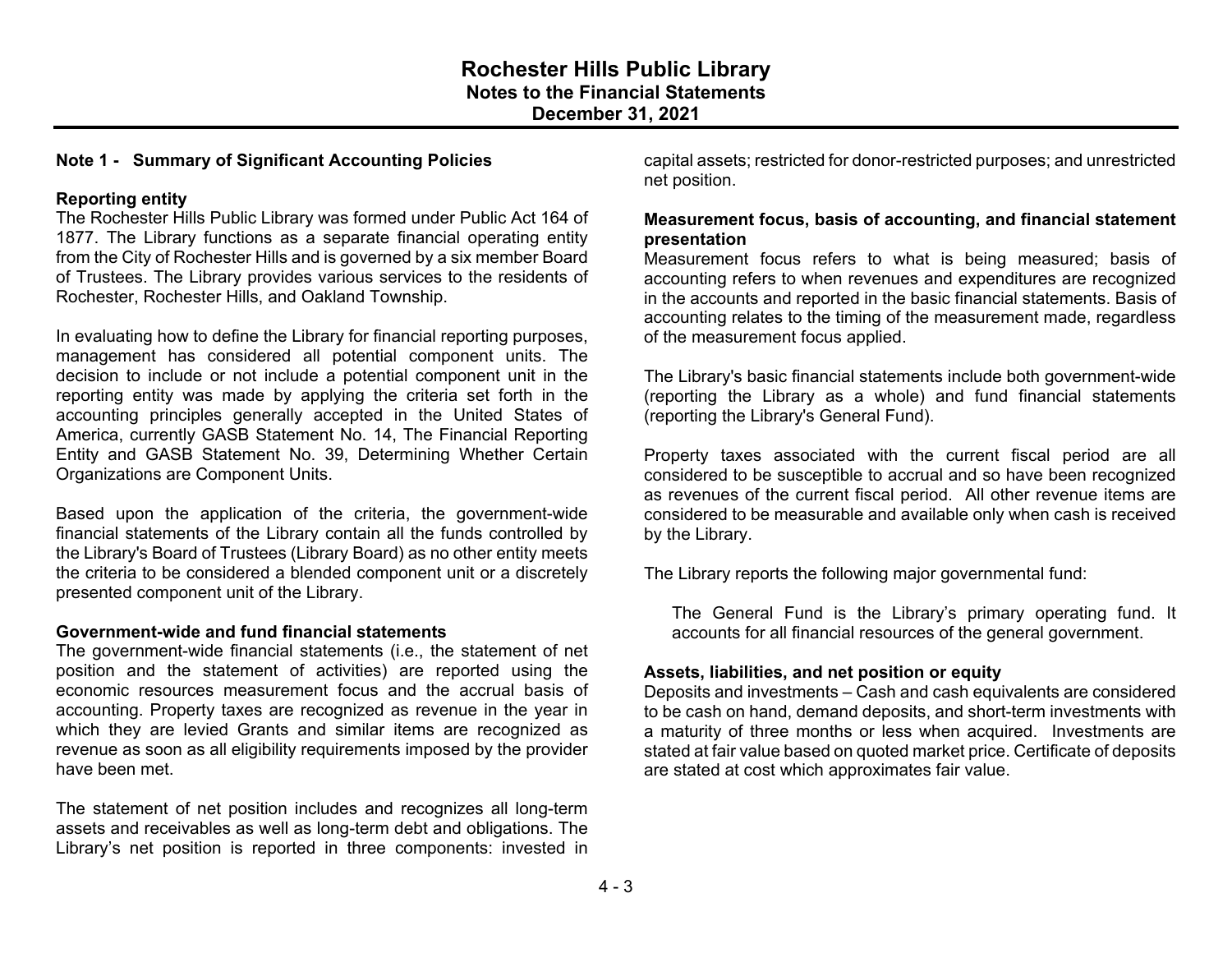## **Rochester Hills Public Library Notes to the Financial Statements December 31, 2021**

Property tax revenue – Property taxes are levied on December 1 on the taxable valuation of property of the preceding December 31. Taxes are considered delinquent on March 1 of the following year, at which time penalties and interest are assessed.

The Library's 2020 ad valorem tax is levied and collectible on December 1, 2020 and is recognized as revenue in the year ended December 31, 2021 when the proceeds of the levy are budgeted and available for the financing of operations. The Library's 2021 ad valorem tax is levied and collectible on December 1, 2021, but will not be recognized as revenue until 2022.

The 2020 taxable valuation of the City of Rochester Hills totaled \$3.785 billion, on which ad valorem taxes levied consisted of 0.7478 mills for operating purposes. This resulted in approximately \$2.9 million for operations.

Service contract revenue – The Library also services the City of Rochester and Oakland Township under separate operating agreements. The fee for this service is produced by each municipality levying one mill, annually adjusted down to 0.6881 mills in 2021 for the City of Rochester and 0.5924 mills in 2021 for Oakland Township for the Headlee Amendment reduction factor.

Prepaid items – Certain payments to vendors reflect costs applicable to future fiscal years. For such payments in governmental funds the Library follows the consumption method, and they therefore are capitalized as prepaid items in both government-wide and fund financial statements.

Capital assets – Capital assets are defined by the Library as assets with an initial cost of more than \$2,500 and an estimated useful life in excess of two years. Such assets are valued at historical cost or estimated historical cost if actual historical cost is not available.

The reported value excludes normal maintenance and repairs which are essentially amounts spent in relation to capital assets that do not increase the capacity or efficiency of the item or extend its useful life beyond the original estimate. In the case of donations the Library values these capital assets at the estimated fair value of the item at the date of its donation.

Property, plant and equipment are depreciated using the straight-line method over the following useful lives:

| Buildings, additions and improvements | 5 to 40 years |
|---------------------------------------|---------------|
| <b>Furniture and fixtures</b>         | 5 to 8 years  |
| Library equipment                     | 3 to 10 years |
| <b>Vehicles</b>                       | 10 years      |
| Library materials                     | 4 years       |

Deferred outflows of resources – In addition to assets, the statement of financial position will sometimes report a separate section for deferred outflows of resources. This separate financial statement element, deferred outflows of resources, represents a consumption of net position that applies to future periods and therefore will not be recognized as an outflow of resources (expense/expenditure) until then. The Library has no items that qualify for reporting in this category.

Compensated absences – It is the Library's policy to permit employees to accumulate earned but unused vacation and sick pay benefits. All sick and vacation pay is accrued when incurred in the government-wide financial statements. A liability for these amounts is reported in governmental funds only if they have matured, for example, as a result of employee resignations and retirements.

Deferred inflows of resources – A deferred inflow of resources is an acquisition of net position by the Library that is applicable to a future reporting period. For governmental funds this includes unavailable revenue in connection with receivables for revenues that are not considered available to liquidate liabilities of the current period. The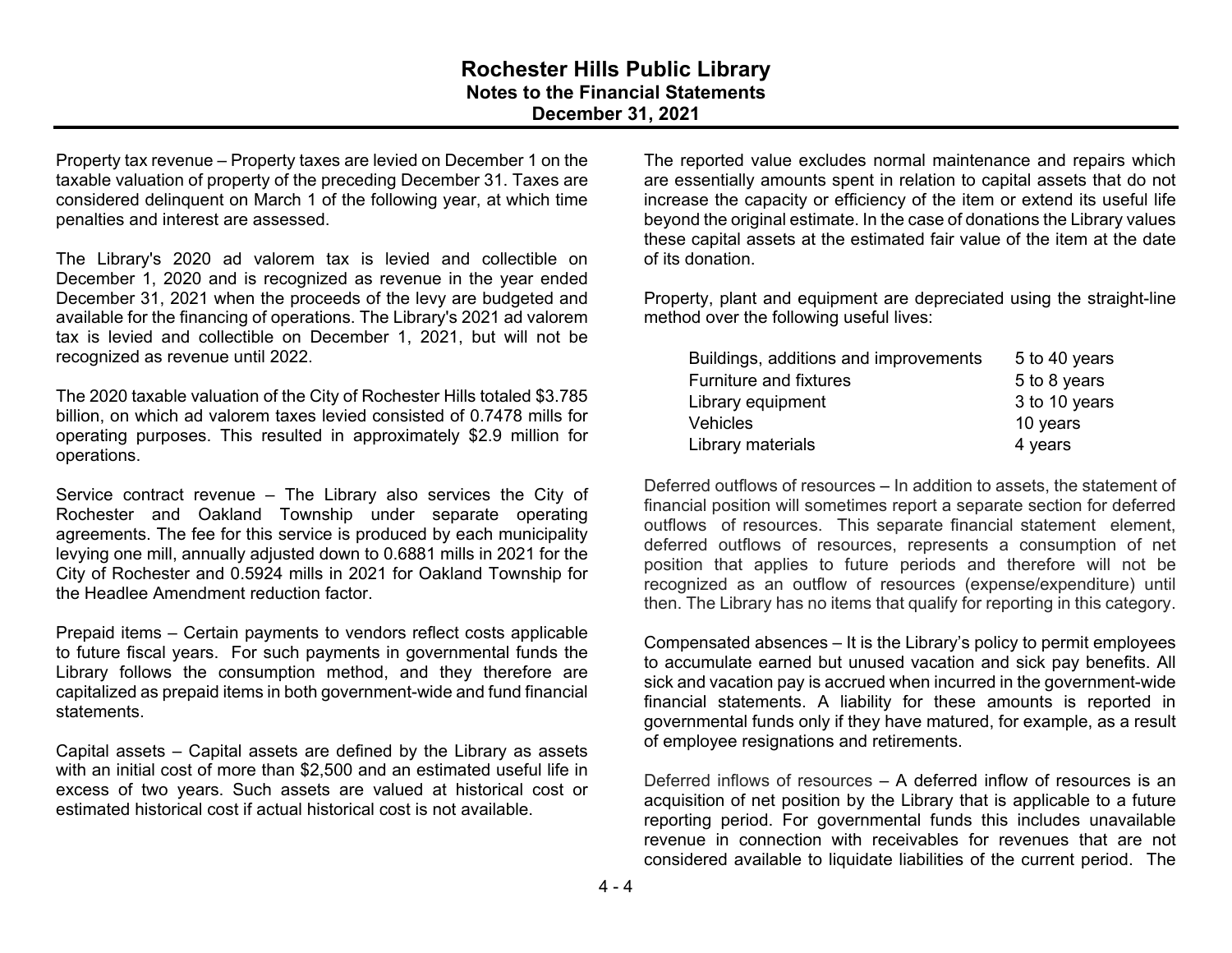Library has an item that qualifies for reporting in this category. The governmental fund reports unavailable revenues, which arise only under a modified accrual basis of accounting, from property taxes levied for a subsequent period. These amounts are deferred and recognized as an inflow of resources in the period that the amounts become available. In addition, deferred inflows of resources are reported in the government-wide financial statements for property taxes levied during the year that were intended to finance future periods.

Fund Balance – In the fund financial statements, governmental funds report fund balance in the following categories:

> Non-spendable – assets that are not available in a spendable form.

> Restricted – amounts that are legally imposed or otherwise required by external parties to be used for a specific purpose.

> Committed – amounts constrained on use imposed by the government's highest level of decision-making, its Library Board. A fund balance commitment may be established, modified, or rescinded by a resolution of the Library Board.

> Assigned – amounts intended to be used for specific purposes, as determined by the Library Board.

> Unassigned – all other resources; the remaining fund balances after non-spendable, restrictions, commitments and assignments.

When an expenditure is incurred for purposes for which both restricted and unrestricted fund balance is available, the Library's policy is to consider restricted funds spent first.

#### **Use of Estimates**

The preparation of financial statements in conformity with accounting principles generally accepted in the United States of America requires management to make estimates and assumptions that affect the reported amounts of assets, deferred outflows, liabilities, deferred inflows and disclosure of contingent assets and liabilities at the date of the financial statements and the reported amounts of revenue and expenses during the period. Actual results could differ from those estimates.

#### **Upcoming Accounting and Reporting Changes**

Statement No. 87, *Leases* increases the usefulness of the financial statements by requiring recognition of certain lease assets and liabilities for leases that previously were classified as operating leases and recognized as inflows of resources or outflows of resources based on the payment provisions of the contract. It establishes a single model for lease accounting based on the foundational principle that leases are financings of the right to use an underlying asset. A lessee will be required to recognize a lease liability and an intangible right-to-use a lease asset, and a lessor will be required to recognize a lease receivable and a deferred inflow of resources, thereby enhancing the relevance and consistency of information about leasing activities. The requirements of this Statement are effective for the fiscal year ending December 31, 2022.

Statement No. 96, *Subscription-Based Information Technology Arrangements,* is based on the standards established in Statement No. 87 *Leases.* This statement (1) defines a SBITA as a contract that conveys control of the right to use a SBITA vendor's IT software, alone or in combination with tangible capital assets, as specified in the contract for a period of time in an exchange or exchange-like transaction (2) requires governments with SBITAs to recognize a rightto-use subscription asset, an intangible asset, and a corresponding subscription liability, and (3) provides guidance related to outlays other than subscription payments, including implementation costs, and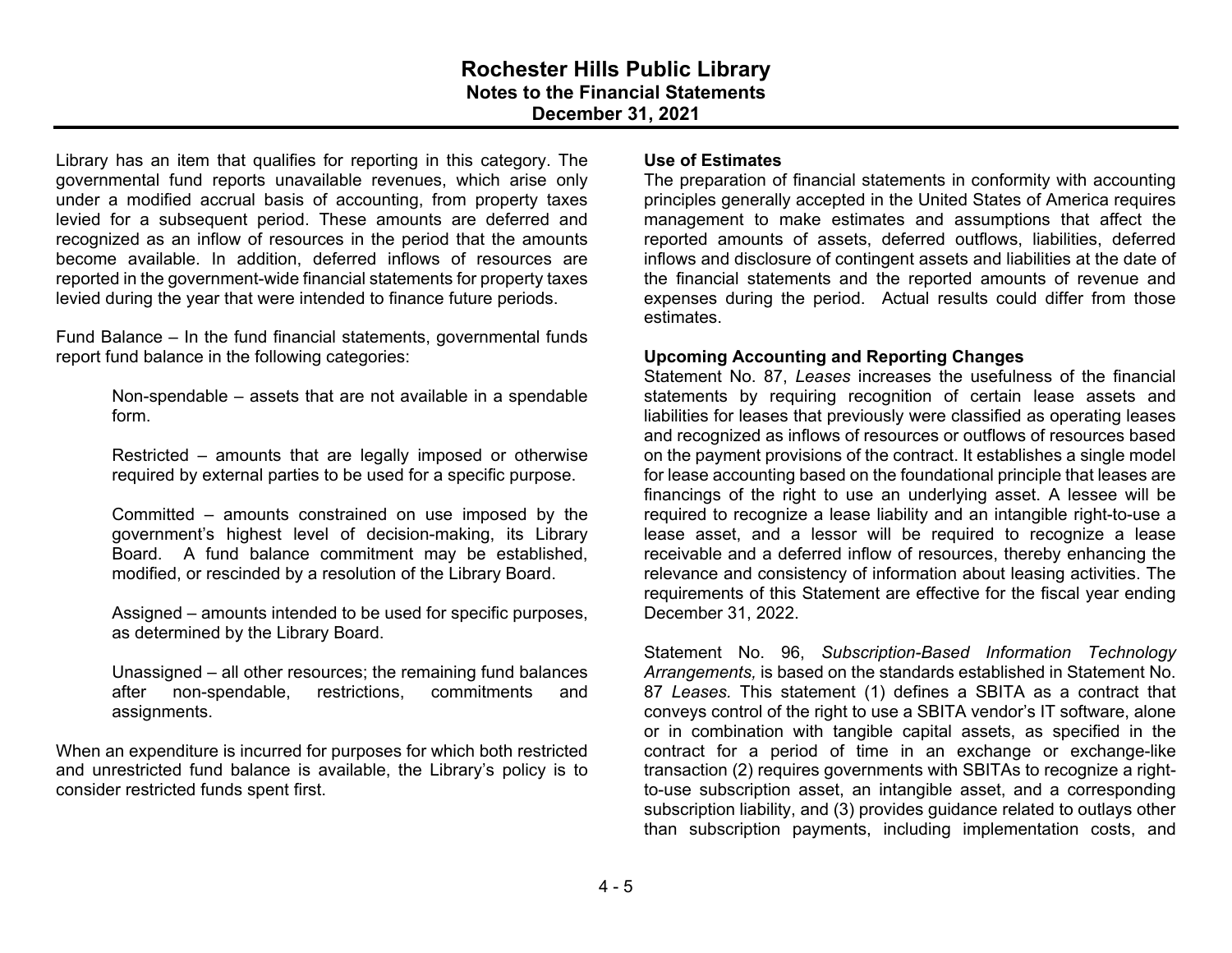requirements for note disclosures related to a SBITA. This statement is effective for the year ending December 31, 2023.

The Library is evaluating the impact that the above GASB statements will have on its financial reporting.

## **Note 2 - Stewardship, Compliance, and Accountability**

#### **Budgetary information**

Budgets are adopted on a basis consistent with accounting principles generally accepted in the United States of America. An annual appropriated budget is adopted for the General Fund. This budget is developed by the Library Director and approved by the Library Board as are any amendments to the budget. All appropriations lapse at fiscal year end. Amounts encumbered for purchase orders, contracts, etc. are not tracked during the year. Budget appropriations are considered to be spent when goods are received or services rendered.

The Library follows these procedures in establishing the budgetary data reflected in the financial statements:

- 1. Prior to May 1, Library Managers submit budgetary requests for the next fiscal year. The Library Director obtains income information from the City of Rochester Hills and verifies this information with the City Treasurer's office.
- 2. The Library Director presents a draft budget to the Library Board's Finance Committee in June.
- 3. The proposed budget is presented to the full Library Board for discussion in July.
- 4. A public hearing is advertised at least 10 days in advance, which is held in August. The Library Board legally adopts the budget at the total revenue and expenditure level in August by passing a budget resolution. The Library Director is authorized to transfer budgeted amounts within budgetary activities. However, any revisions that alter the total expenditures of any budgetary activity must be approved by the Library Board.
- 5. The Library Director forwards a copy of the budget resolution to the City of Rochester Hills.

#### **Note 3 - Deposits and Investments**

At year end the Library's deposits and investments were reported in the financial statements in the following categories:

| Cash and cash equivalents | \$1,785,508 |
|---------------------------|-------------|
| Investments               | 603,509     |
| Total                     | \$2,389,017 |

The breakdown between deposits and investments is as follows:

| Bank deposits (checking and savings accounts, |             |
|-----------------------------------------------|-------------|
| money markets)                                | \$1,861,501 |
| Investments in securities, mutual funds and   |             |
| similar vehicles                              | 527,516     |
| Total                                         | \$2,389,017 |

As of year end, the Library had the following investments:

|                           |       | Carrying   |               |     | Rating                         |
|---------------------------|-------|------------|---------------|-----|--------------------------------|
| Investment                | Value |            |               |     | Maturities Rating Organization |
| Fixed income mutual funds |       | $\sim 100$ | $\leq$ 1 vear | N/A | N/A                            |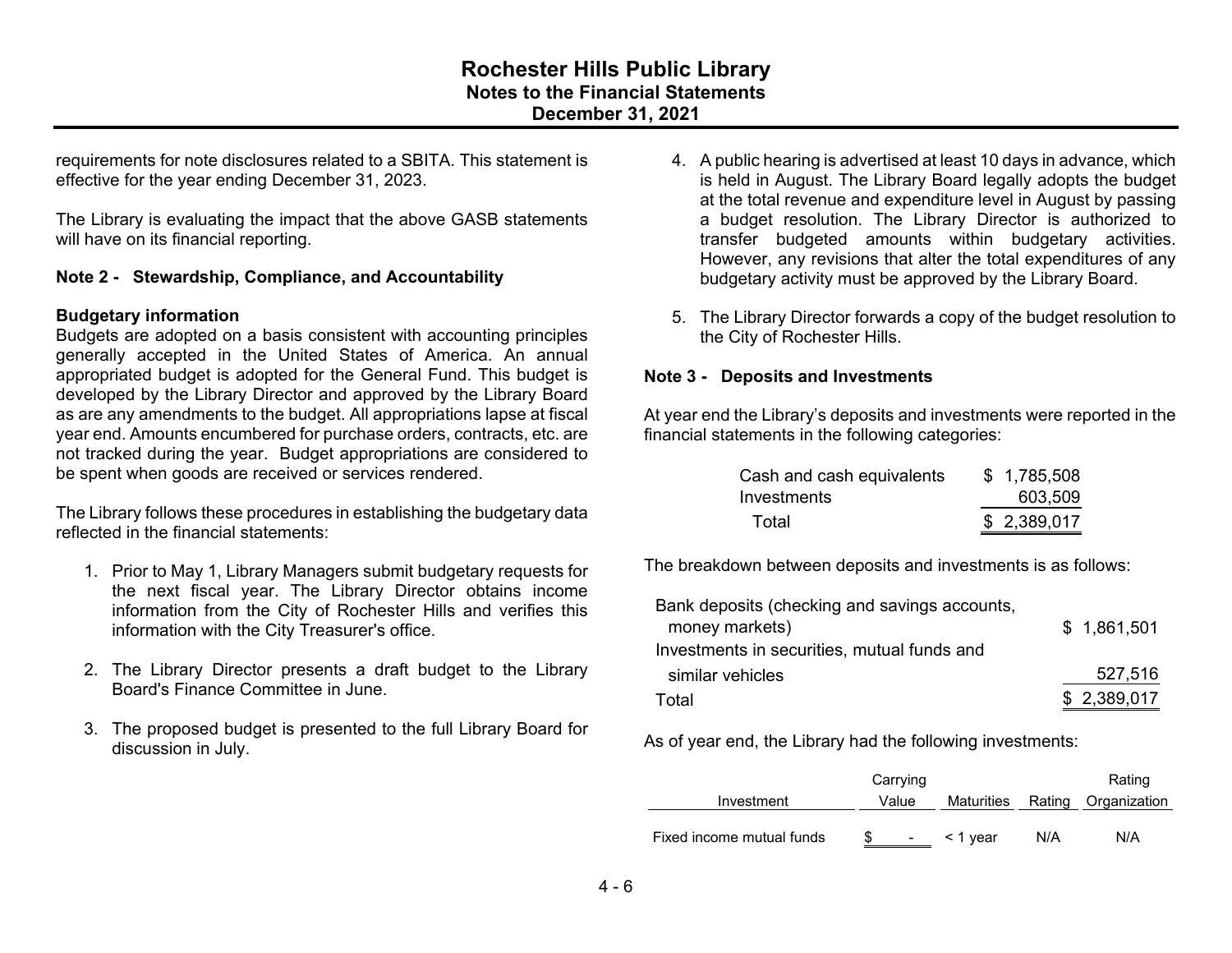*Interest rate risk* – The risk that the value of investments will decrease as a result of a rise in interest rates. The Library's investment policy does not specifically address interest rate risk. The Library's policy minimizes interest rate risk by structuring the investment portfolio so that maturity dates coincide, as nearly as possible, with the expected use of the funds.

*Credit risk* – The risk that an issuer of or a counterparty to an investment will not fulfill its obligations. The Library's investments are limited by those authorized under Public Act 20 of 1943 (as amended) for custodial credit risk. The Library also has investment policy stating all financial institutions used as depository by the Library must maintain a principal office or branch office located in Michigan, further limiting its investment choices. The Library evaluates each financial institution with which it deposits funds an assesses the level of risk of each institution; only those institutions with an acceptable estimated risk level are used as depositories.

*Concentration of credit risk* – Concentration of credit risk is the risk of loss attributed to the magnitude of investment in a single issuer. The Library's policy minimizes concentration of credit risk by requiring diversification of the investment portfolio by security type and institution in order that potential losses on individual securities do not exceed the income generated from the remainder of the portfolio.

*Custodial credit risk - deposits* – In the case of deposits, this is the risk that in the event of bank failure, the Library's deposits may not be returned to it. The Library does not have a policy for custodial credit risk. As of year end, \$1,414,836 was exposed to custodial credit risk because it was uninsured and uncollateralized.

#### **Note 4 - Fair Value Measurements**

The Library categorizes its fair value measurements within the fair value hierarchy established by generally accepted accounting

principles. The hierarchy is based on the valuation inputs used to measure the fair value of the asset. Level 1 inputs are quoted prices in active markets for identical assets; Level 2 inputs are significant other observable inputs; and Level 3 inputs are significant unobservable inputs. Investments that are measured at fair value using the net asset value per share (or its equivalent) as a practical expedient are not classified in the fair value hierarchy.

As of December 31, 2021 the Library's investments were all in mutual funds which are considered Level 1 in the Fair Value Measurement.

#### **Note 5 - Receivables**

Receivables as of year-end were related to property taxes amounting to \$ 2,902,800.

#### **Note 6 - Deferred Inflows of Resources**

At year end the deferred inflows of resources were related to property taxes levied for a subsequent period amounting to \$ 3,385,121.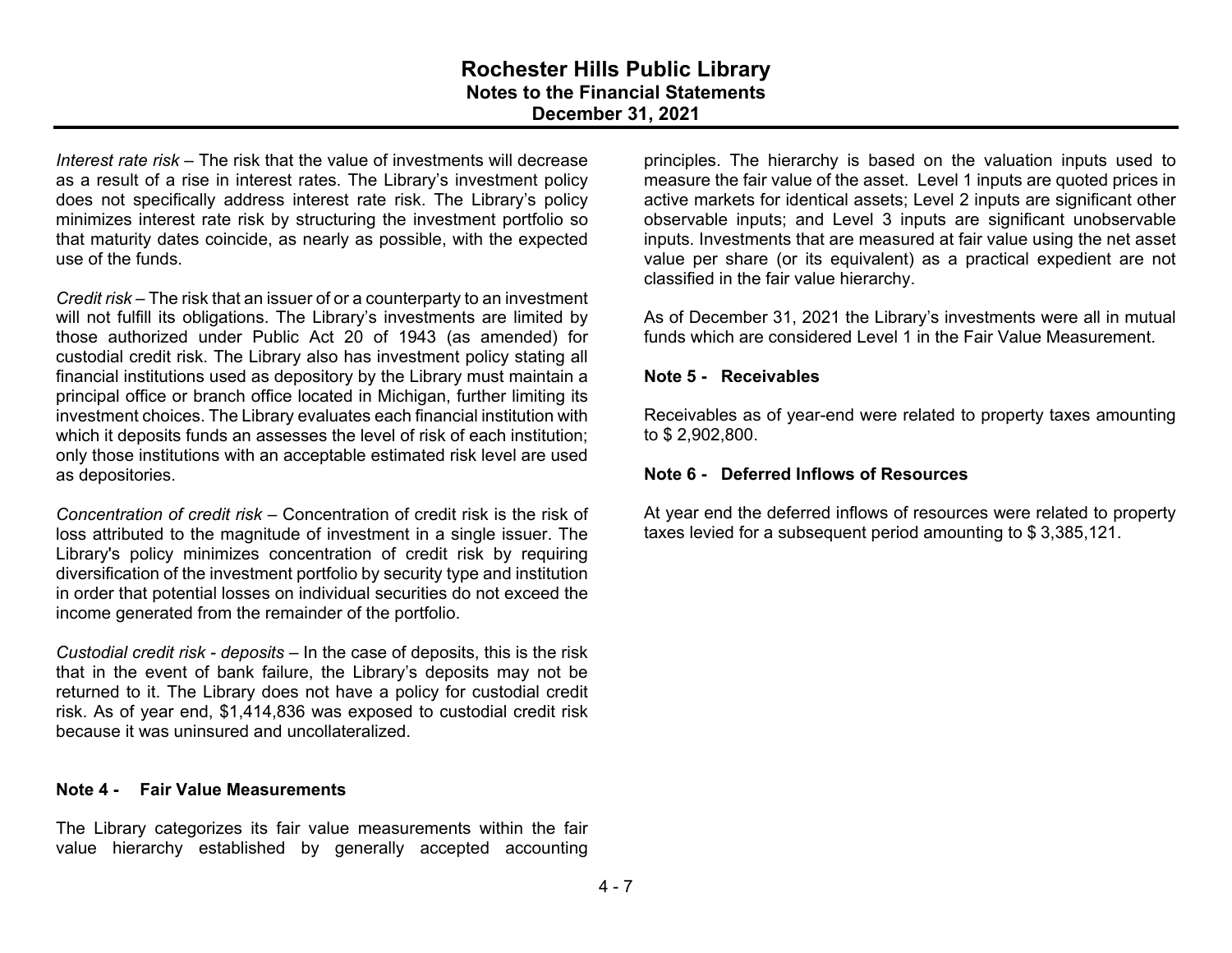#### **Note 7 - Capital Assets**

Capital assets activity of the Library for the current year is as follows:

|                                                                                                                                                                                                     | Beginning<br><b>Balance</b>                                           | Increases                                       | Decreases                  | Ending<br>Balance                                                     |
|-----------------------------------------------------------------------------------------------------------------------------------------------------------------------------------------------------|-----------------------------------------------------------------------|-------------------------------------------------|----------------------------|-----------------------------------------------------------------------|
| <b>Governmental activities</b><br>Capital assets not being depreciated<br>Land<br>Construction-in-progress<br>Total capital assets not being depreciated                                            | 3,000,000<br>\$.<br>3,000,000                                         | \$<br>64,297<br>64,297                          | \$                         | \$.<br>3,000,000<br>64,297<br>3,064,297                               |
| Capital assets being depreciated<br>Library equipment<br>Furniture and fixtures<br>Buildings, additions and improvements<br>Library materials<br>Vehicles<br>Total capital assets being depreciated | 875,187<br>418,403<br>13,464,058<br>5,687,743<br>37,800<br>20,483,191 | 22,337<br>8.392<br>15,704<br>711,295<br>757,728 | 90,110<br>9,894<br>100,004 | 807,414<br>416,901<br>13,479,762<br>6,399,038<br>37,800<br>21,140,915 |
| Less accumulated depreciation                                                                                                                                                                       | 13,141,008                                                            | 1,192,756                                       | 100,004                    | 14,233,760                                                            |
| Net capital assets being depreciated                                                                                                                                                                | 7,342,183                                                             | (435, 028)                                      |                            | 6,907,155                                                             |
| Governmental activities capital assets, net                                                                                                                                                         | 10,342,183                                                            | (370,731)<br>S                                  | S                          | 9,971,452                                                             |

#### **Note 8 - Construction Commitments**

As of December 31, 2021, the Library had the following construction commitments:

|                          |                |         |                               | Remining     |
|--------------------------|----------------|---------|-------------------------------|--------------|
|                          |                |         |                               | construction |
|                          |                |         | Amount incurred commitment at |              |
| Project                  | Total contract | to date |                               | vear end     |
| Parking lot improvements | 573,610        |         | 41.176                        | 532,434      |

All projects are expected to be completed during the 2022 year.

### **Note 9 - Long-term debt**

Long-term debt obligations are summarized as follows:

|                      | Beginning<br>Balance |         | Additions<br>Reductions |        |  | Ending<br><b>Balance</b> | Due Within<br>One Year |  |        |
|----------------------|----------------------|---------|-------------------------|--------|--|--------------------------|------------------------|--|--------|
| Compensated absences |                      | 178.488 |                         | 25.248 |  | 28.989                   | 174.747                |  | 25,248 |

Compensated absences represent the estimated liability to be paid to employees under the Library's sick and vacation pay policy. Under the Library's policy, employees earn sick and vacation time based on length of service with the Library

#### **Note 10 - Defined Contribution Plan**

The Library participates in the MERS defined contribution (DC) program. The Library's Board of Trustees has authority over the plan provisions and contribution requirements. In a defined contribution plan, benefits depend solely on amounts contributed to the plan plus investment earnings. All salaried employees are eligible to participate in the plan after six months of employment. As established by the plan, the Library contributes 6% of annual compensation, which resulted in total contributions of \$94,639 in 2021. Employees are fully vested in the plan after three years of service. There were 37 members participating in the DC plan as of December 31, 2021.

#### **Note 11 - Deferred Compensation Plan**

The Library has a deferred compensation plan created in accordance with Internal Revenue Code Section 457. The plan, available to all Library employees, permits them to defer a portion of their salary for future years. Participation in the plan is optional. The deferred compensation is not available to employees until termination, retirement, death, or unforeseeable emergency. There are no employer contributions required by the plan. The assets of the plan are insulated from the unit of Library's general creditors. The Library's plan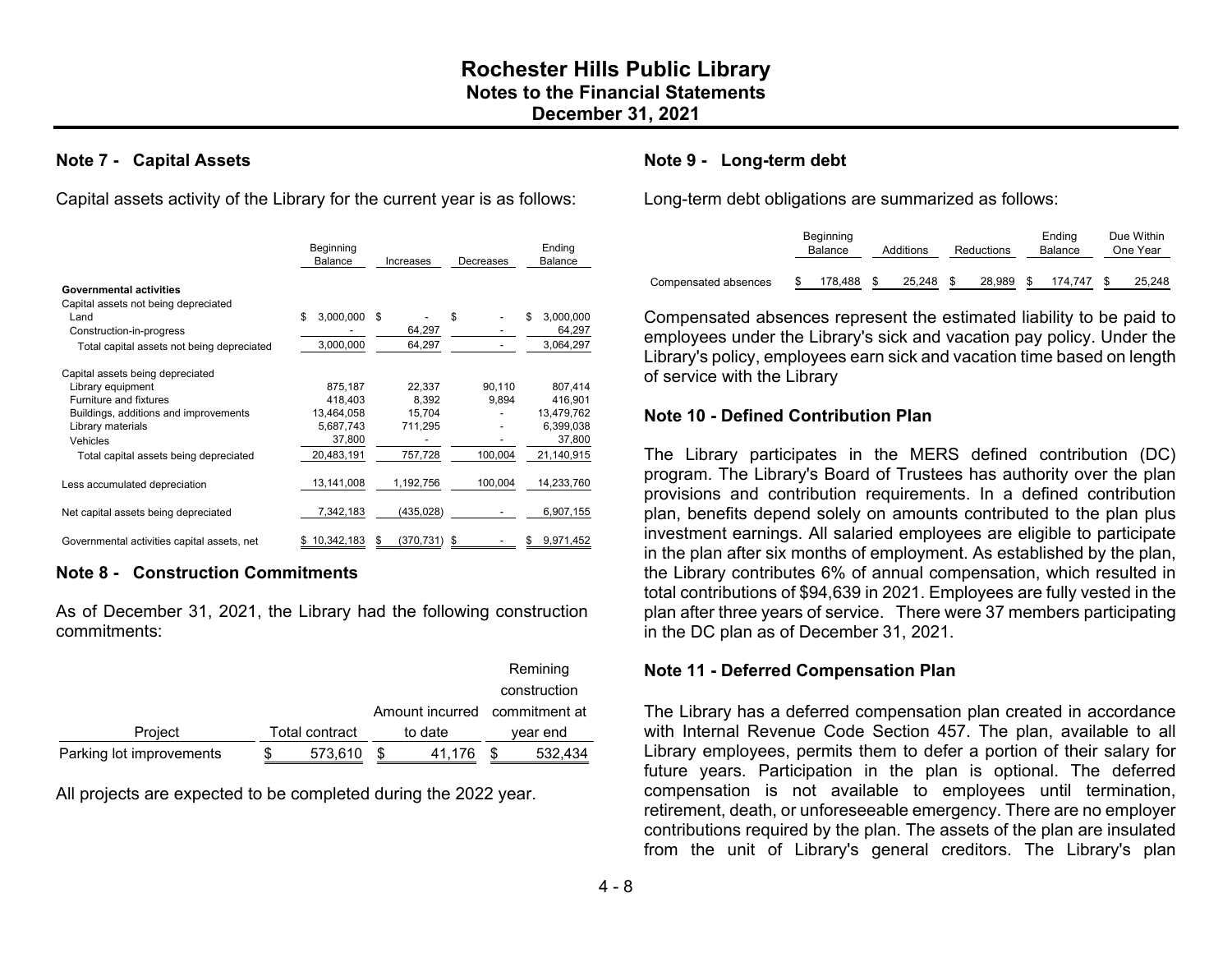administrator, MERS, created the trust and placed the assets of the plan within the trust. As a result, the plan assets are not reported in the Library's financial statements.

#### **Note 12 - Assets Held at Community Foundation**

There is one endowment fund administered by the Community Foundation of Greater Rochester (CFGR) for the benefit of the Library. The CFGR is a public charity that is funded through donations by a large number of contributors. Although the Library does not control the assets held at the CFGR, by agreement, the purpose of the endowment fund is to provide support and furtherance of specific programs and activities of Rochester Hills Public Library. Accordingly, the Library has not recorded these assets in its financial statements. Revenue is recorded when distributions are received from the CFGR.

A summary of changes in assets held at the CFGR is as follows:

| Balance - January 1, 2021   | \$362,526 |
|-----------------------------|-----------|
| Contributions               | 1,870     |
| Fees charged                | (9,884)   |
| Investment earnings         | 48,642    |
| Balance - December 31, 2021 | 403,154   |

The Library cannot withdraw the principal of the contributions, but is entitled to withdraw accumulated investment earnings such as interest, dividends, and cumulative net investment gains and losses. As of December 31, 2021, the amount available to the Library approximated \$176,000.

#### **Note 13 - Tax Abatements**

The Library is subject to tax abatements granted by the City of Rochester Hills through the Payment in Lieu of Taxes (PILOT) and Industrial Facilities Tax (IFT) exemption programs. The amount of taxes abated under these programs in 2021 was immaterial.

## **Note 14 - Reconciliation of Fund Financial Statements to Government-wide Financial Statements**

Total fund balance and the net change in fund balance of the Library's governmental fund differs from net position and changes in net position of the governmental activities reported in the statement of net position and statement of activities. This difference primarily results from the long-term economic focus of the statement of net position and statement of activities versus the current financial resources focus of the governmental fund balance sheet and statement of revenue, expenditures and changes in fund balance. The following are reconciliations of fund balance to net position and the net change in fund balance to the net change in net position:

| Total Fund Balance - Modified Accrual Basis<br>Amounts report in the statement of net position are different because:                                                                                                               | \$<br>1,840,171  |
|-------------------------------------------------------------------------------------------------------------------------------------------------------------------------------------------------------------------------------------|------------------|
| Capital assets are not financial resources and are not<br>reported in the fund                                                                                                                                                      | 9,971,452        |
| Compensated absences are included as a liability                                                                                                                                                                                    | (174, 747)       |
| Net Position - Governmental Activities - Full Accrual Basis                                                                                                                                                                         | \$<br>11,636,876 |
| Net Change in Fund Balance - Modified Accrual Basic<br>Amounts reported in the statement of activities are different because:                                                                                                       | \$<br>580,795    |
| Capital outlays are reported as expenditures in the statement of<br>revenues, expenditures, and changes in fund balance; in the<br>statement of activities, these costs are allocated over their<br>estimated lives as depreciation |                  |
| Capital outlay                                                                                                                                                                                                                      | 822,025          |
| Depreciation                                                                                                                                                                                                                        | (1, 192, 756)    |
| Changes in accrual for accumulated employee benefits reported<br>in the statement of activities, but not in the fund statements                                                                                                     | 3,741            |
| Change in Net Position - Governmental Activities - Full Accrual Basis                                                                                                                                                               | 213,805          |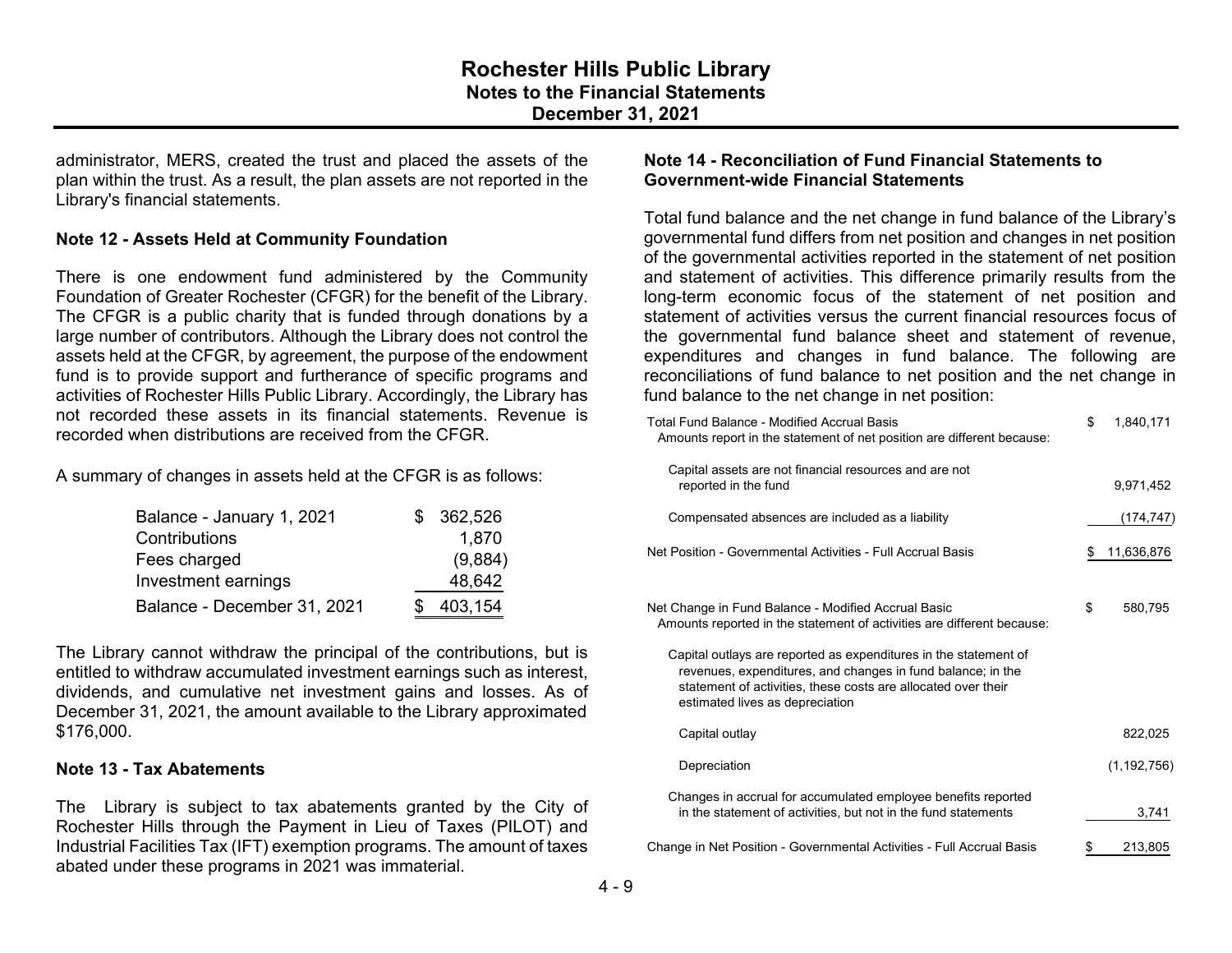#### **For the Year Ended December 31, 2021 Rochester Hills Public Library Required Supplementary Information Budgetary Comparison Schedule General Fund**

|                                        | <b>Budgeted Amounts</b>  |              |              |  | Actual<br>Over (Under) |  |
|----------------------------------------|--------------------------|--------------|--------------|--|------------------------|--|
|                                        | Original                 | Final        | Actual       |  | Final<br><b>Budget</b> |  |
| <b>Revenues</b>                        |                          |              |              |  |                        |  |
| Property taxes                         | 2,833,500 \$             | 2,833,500 \$ | 2,867,807 \$ |  | 34,307                 |  |
| Charges for services                   | 1,385,800                | 1,385,800    | 1,395,174    |  | 9,374                  |  |
| Fines and fees                         | 46,000                   | 46,000       | 54,872       |  | 8,872                  |  |
| Internal governmental revenue - county | 284,400                  | 284,400      | 331,451      |  | 47,051                 |  |
| State aid                              | 57,900                   | 57,900       | 128,224      |  | 70,324                 |  |
| Grants                                 | 29,000                   | 29,000       | 5,000        |  | (24,000)               |  |
| Investment income (loss)               | 12,000                   | 12,000       | (7,350)      |  | (19, 350)              |  |
| Gifts                                  | 180,000                  | 180,000      | 154,675      |  | (25, 325)              |  |
| Other revenue                          | $\overline{\phantom{0}}$ |              | 4,513        |  | 4,513                  |  |
| Total revenues                         | 4,828,600                | 4,828,600    | 4,934,366    |  | 105,766                |  |